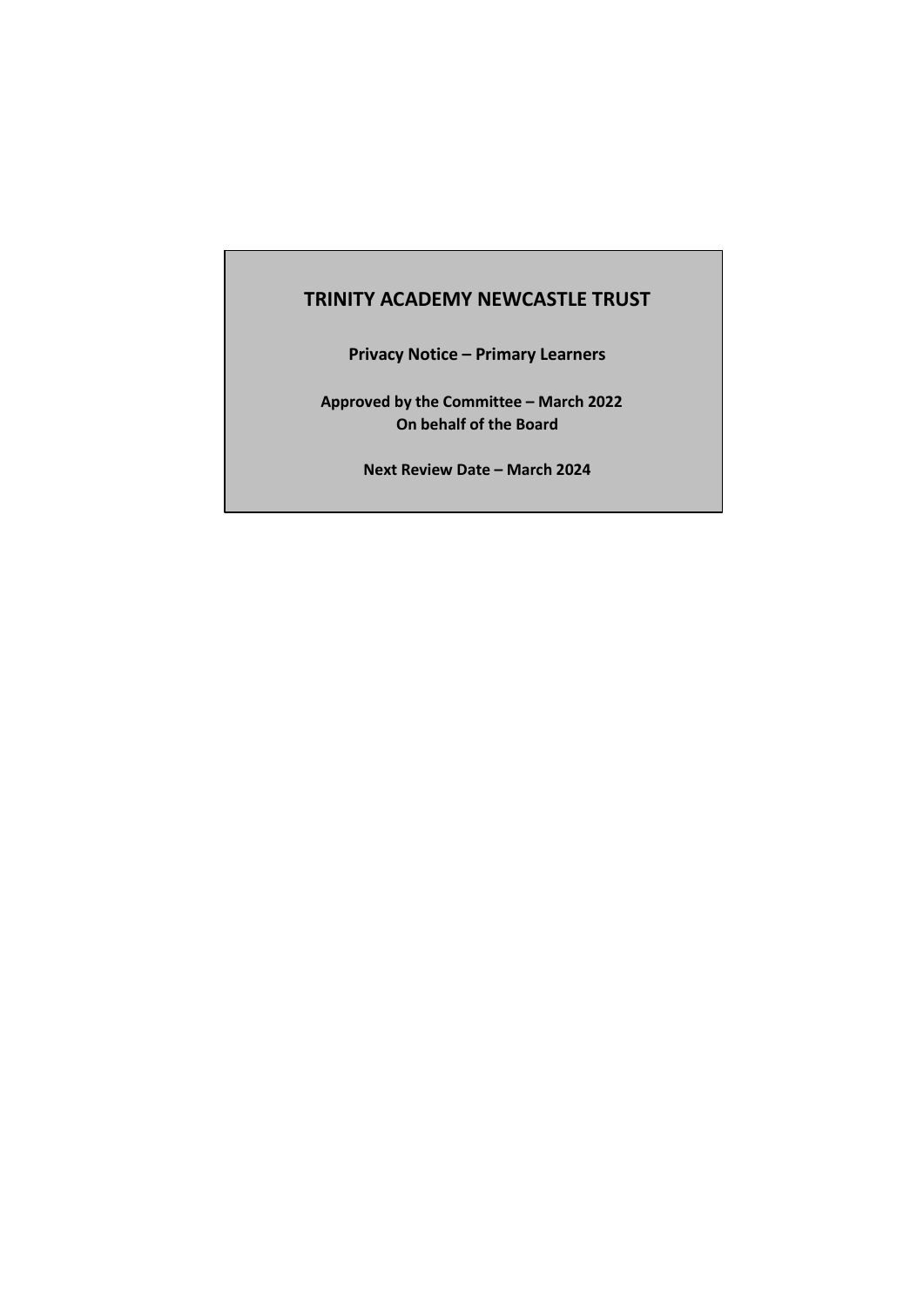# **Privacy Notice – (How we use pupil information)**

Trinity Academy Newcastle Trust (the Trust) is the named data controller for the Academies/schools that belong to it. References to the Trust include the Academies/schools that belong to it.

To run the Academies/schools and help learning and achievement, the Trust collects and uses information about pupils. In this document the Trust is referred to as 'We' or 'Ours'. Pupils are referred to as 'You' or 'Your'

Much of the information we collect is classed as 'personal data' and our use of it is covered by a set of rules called the General Data Protection Regulation (UK GDPR) and the Data Protection Act 2018.

This document tells you more about:

- The information we collect
- What we use the information for
- How your information is stored and how long we keep it
- What rights you have to the information

#### **What Information do we collect and use about pupils?**

We collect many different categories of information, for example:

- Personal details
- Contact details
- Family details
- Admission records
- **Attendance records**
- Absence details
- Behaviour records
- Behaviour management records
- Academic progress
- Examinations details
- Trips and visits
- Extra-curricular activities
- Photographs of you
- Images from CCTV
- Files, messages, documents and artwork you have produced
- Records of discussions with members of staff
- Records of your use of Trust IT systems

In some cases, we will also have:

- Information about consultation with other professionals
- Information about supporting for your learning
- Records of any Trust equipment loaned to you

Some of the personal data we keep is given greater protection and is known as special category personal data.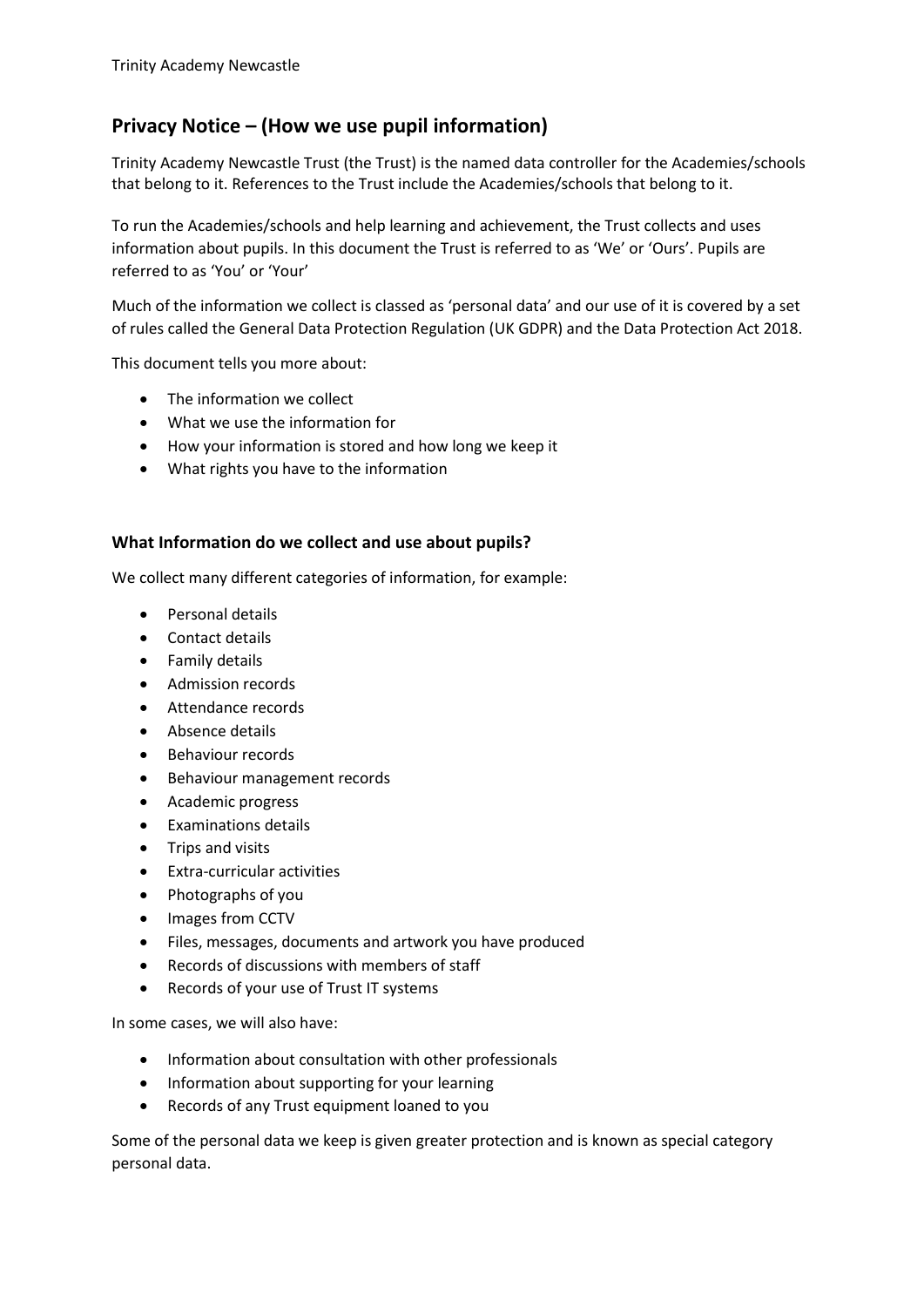Special category data that we collect and use about you includes

- Information about health conditions
- Information about sickness related absences
- Information about your ethnic origin

#### **Why we collect and use this information**

We use the information

- To support the admissions process
- To support your learning
- To monitor and report on your academic progress
- To enable you to take part in exams
- To provide appropriate pastoral care
- To help us manage any health conditions that may affect your learning
- To comply with our legal obligations to share information
- To check the quality of our services

#### **The legal basis for using this information**

Depending on the purpose, our use of your information will be legal due to one of the following:

- Informed consent given by you or your parent or legal guardian [Article  $6(1)(a)$ ] For example: The use of your photographs on our website
- $\bullet$  To meet a legal requirement [Article 6(1)(c)] For example: Providing information for the Education Department Census
- $\bullet$  To protect the vital interests of you or someone else [Article 6(1)(d) For example: Giving your family details to emergency services
- Delivering a public task [Article  $6(1)(e)$ ] For example: Recording your attendance at Trust each day

Where we use special category data, our use is legal due to one of the following reasons:

- Explicit informed consent given by you or your parent or legal guardian [Article 9(2)(a)} For example: Using your fingerprints to identify you to our IT systems
- We are legally obliged to collect and use it [Article 9(2)(b)] For example: Information about your ethnic origin or any disability
- To protect the vital interest of you or someone else [Article 9(2)(c)] For example: Giving detail of health conditions to the emergency services
- Because it is part of delivering a public service  $[Article 9(2)(g)]$ For example: Holding data on any medical condition so that we can help you manage it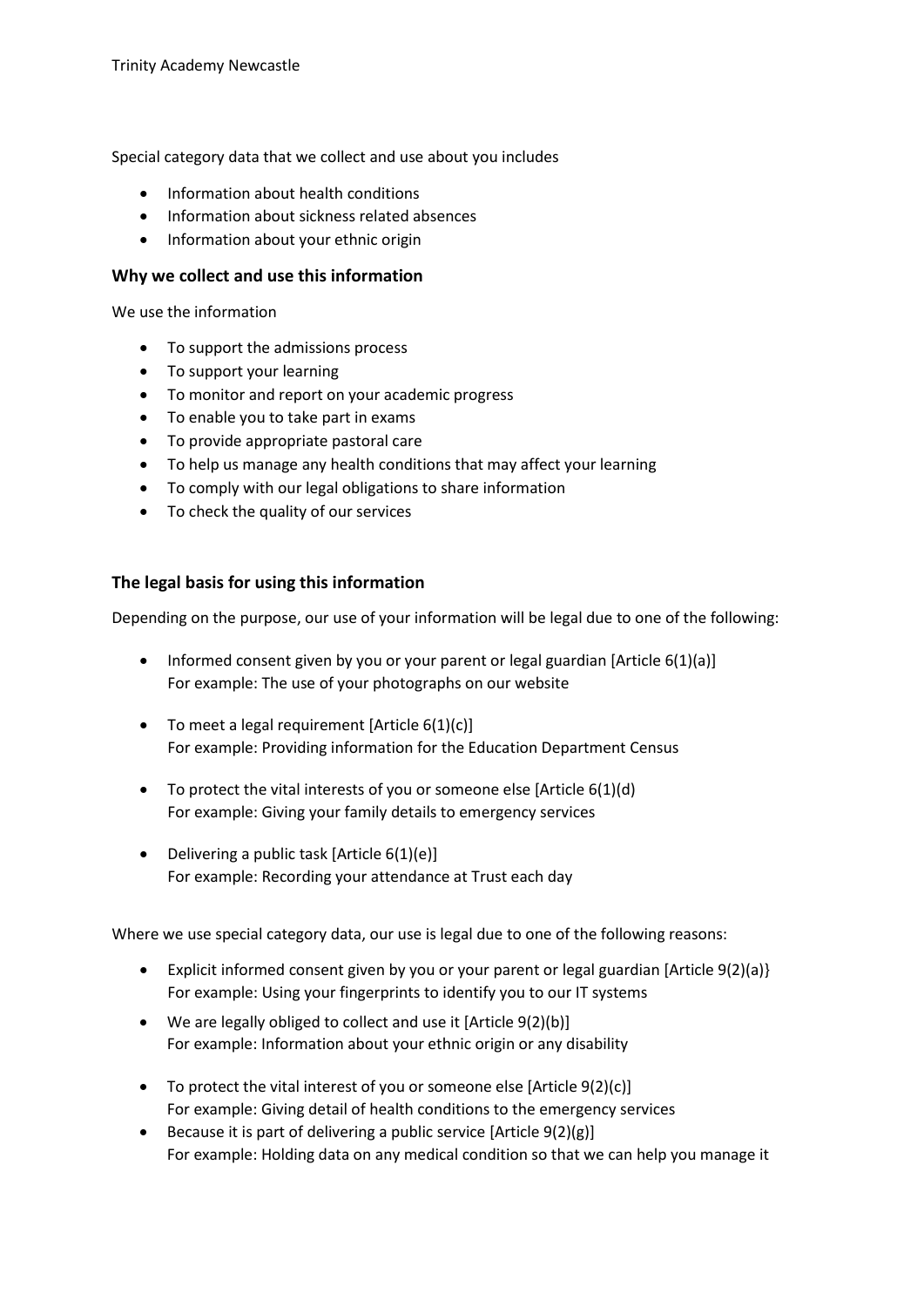### **Storing your personal data**

Most of the personal data that we collect, and use is added to your Educational Record. This record is kept while you attend the Trust. If you leave the Trust, then the record will be:

Transferred to the next educational institution you attend or transferred to the local educational authority.

We will maintain information about your admission to the Trust and we may maintain record if you have been placed on the SEND register.

Some personal data is kept for different lengths of time. For example;

- Records of your admission to the Trust are kept permanently. We do this as pupils often ask us to confirm the dates they were on roll.
- Detailed information about your daily attendance is kept for three years
- Information about free school meals is kept for the current year and 6 years afterwards

If you'd like to know how long we keep a specific piece of personal data, please contact the Data Protection Officer whose details can be found at the end of this Privacy Notice.

#### **Sharing your personal data**

At times we will share your personal data with other organisations and people. We will only do this when we are legally required to do so, when our policies allow us to do so, or when you have given your consent.

Examples of people we share personal data with are:

- Family, associates and representatives of the person whose personal data we are processing who are authorised to receive the data
- The local authority (council)
- The Department for Education
- The National Pupil Database
- Examining bodies
- Healthcare, social and welfare organisations
- Police forces and Courts
- Voluntary and charitable organisations
- Our suppliers and service providers
- Press and the media

Where we share your personal data with someone who is a supplier or service provider, we have taken steps to ensure that they treat your personal data in a way that meets the requirements of the GDPR.

#### **Your rights to your personal data**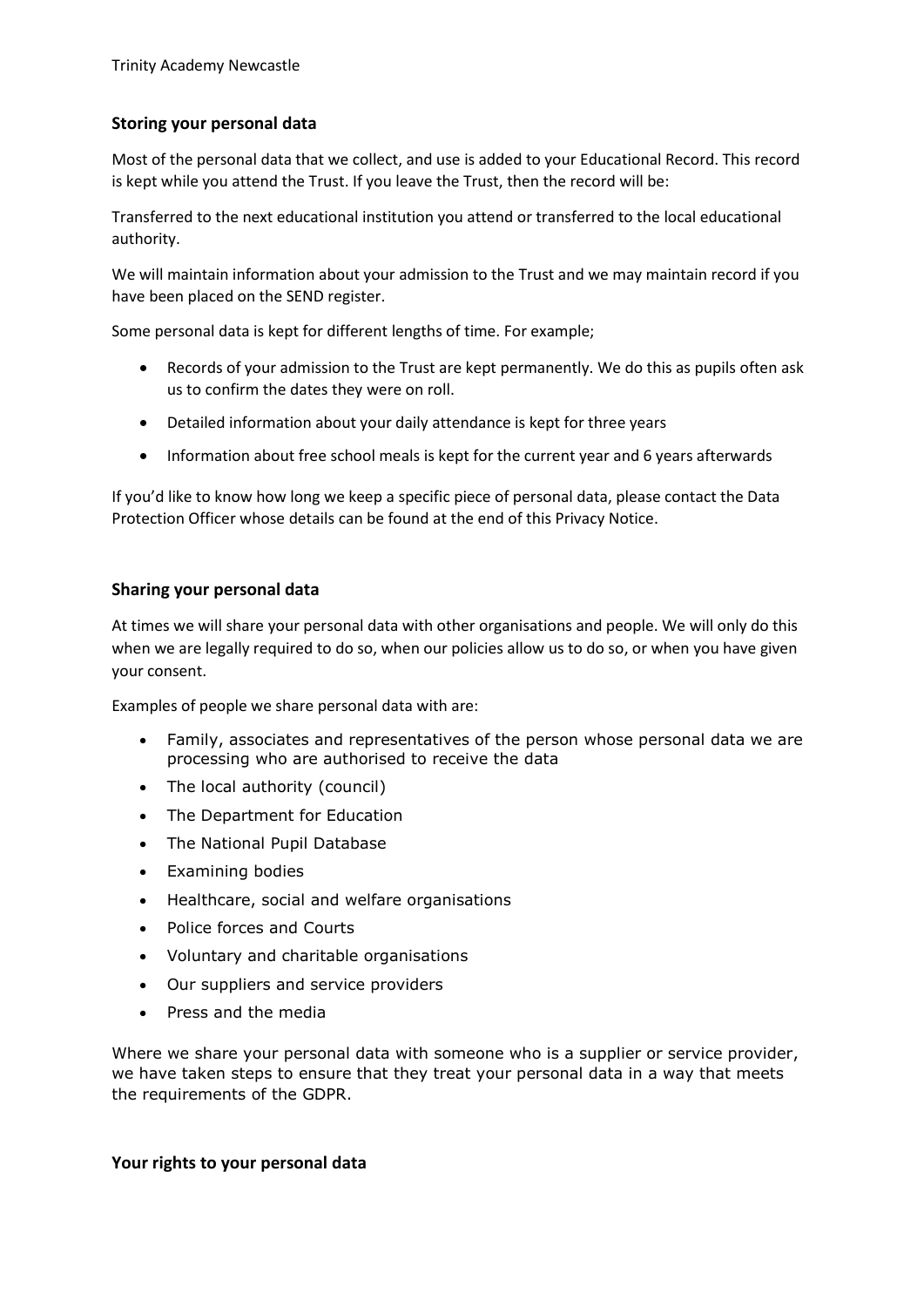You have rights relating to the personal data that we collect and use. The rights you have depend on the legal basis of us using the information. If we are using your personal data based on your consent, you can withdraw that consent and we will stop using that personal data. Withdrawing your consent will need to be recorded in writing, please contact **Data protection administrator.**

### **The right to be informed:**

If you ask us, we must tell you if we are collecting or using your personal data.

If we are collecting or using your personal data, you have:

## **The right of access to your personal data**

You have the right to view the personal data that we hold about you, to receive a copy of the data and to be given more information about the data including any transfer to countries who do not fall under the requirements of the GDPR.

Some information we hold can not be accessed in this way. If you ask for information that is not available, there may be other ways of accessing it and we can help you.

To have access to your personal data we will need to collect details of what your want and in the first instance you can contact the Data Protection Officer whose details can be found at the end of this Privacy Notice.

## **Other rights**

You also have rights to ask us to correct inaccurate personal data, to ask us to stop using it or to object to us using it. For some data you may have to right to ask us to erase it, to provide it in an electronic format that you can give to someone else. For some personal data if we are subjecting it to automated decision making then you have the right to object to this and request that a person is involved.

You will be given full details of these rights if you request access to your personal data or you can ask the Data Protection Officer.

#### **Parents or Guardian's rights to access your personal data**

If you ask for access to your personal data, we will usually ask your parents or guardian to confirm that we can release it to you. Your parents or guardian can also ask to see the personal data we hold about you directly.

# **Who to contact:**

The Trust is has the responsibility to ensure that your personal data is protected. It is called the **data controller.** All members of staff work for the data controller.

We recommend that you contact the data protection administrator: